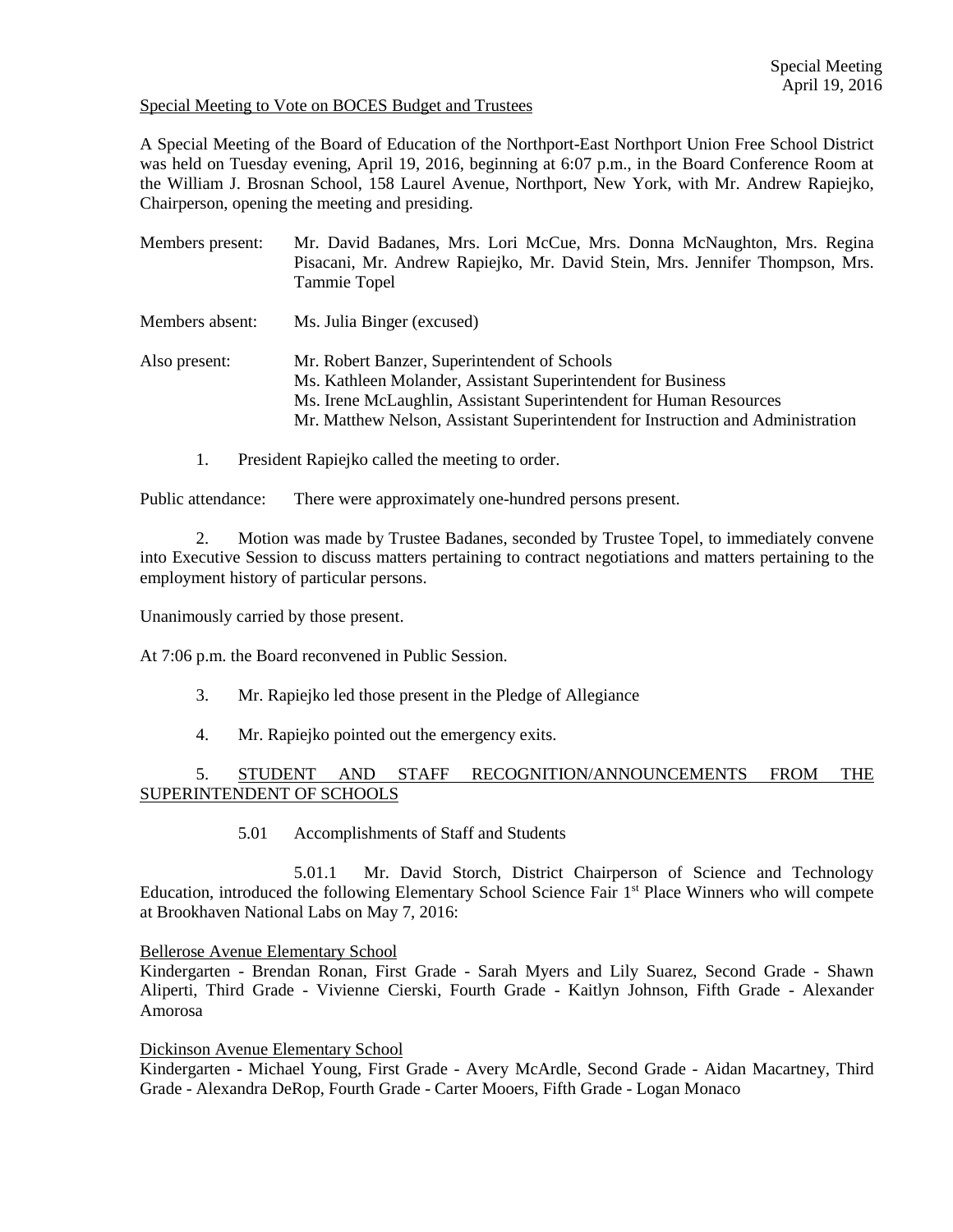### Fifth Avenue Elementary School

Kindergarten - Michael Parker Cuneo, First Grade - Nicholas Scicchitano, Second Grade - Jillian Ryan, Third Grade - Jacob Raimo, Fourth Grade - Brendan Howard, Fifth Grade - Joseph Conforti

#### Norwood Avenue Elementary School

Kindergarten - James Murray, First Grade - Mariana Aroniadis, Second Grade - Catherine Fodor, Third Grade - Morgan Murray, Fourth Grade - Kelsey Reid, Fifth Grade - Dante Rodrigues

#### Ocean Avenue Elementary School

Kindergarten - Jamie Herman, First Grade - Casey Bernson, Second Grade - Lucy Mulholland, Third Grade - Nicholas Arthur, Fourth Grade - Sebastian Ko, Fifth Grade - Nicholas Crafa

### Pulaski Road Elementary School

Kindergarten - Julia and Amelia Ng, First Grade - Jack Eagan, Second Grade - Abigail Ng, Third Grade - Charles and Nathaniel Aftel, Fourth Grade - Isabella Rodriguez, Fifth Grade - Riley Greene

Motion was made by Trustee McCue, seconded by Trustee Pisacani, to approve the Proposed Western Suffolk BOCES Administrative Budget for 2016-2016.

## 6. PROPOSED WESTERN SUFFOLK BOCES ADMINISTRATIVE BUDGET FOR 2016- 2017

 6.01.1 The entire proposed Western Suffolk BOCES Budget was forwarded to the Board on March 23, 2016.

Vote on Trustee McCue's motion was as follows:

| YES:    | Mr. Badanes, Mrs. McCue, Mrs. McNaughton, Mrs. Pisacani, Mr. Rapiejko, Mrs. |
|---------|-----------------------------------------------------------------------------|
|         | Thompson, Mrs. Topel                                                        |
| NO:     | Mr. Stein                                                                   |
| ABSENT: | Mrs. Binger                                                                 |

Motion passed.

Motion was made by Trustee McCue, seconded by Trustee McNaughton, to approve item 7.01

## 7. CANDIDATES FOR THREE YEAR TERMS ON THE WESTERN SUFFOLK BOCES BOARD OF EDUCATION

7.01 Approving three candidates for three year terms on the Western Suffolk BOCES Board of Education

7.01.1 Mrs. Mildred Browne

- 7.01.2 Mrs. Ilene Herz
- 7.01.3 Mrs. Maryann Zumpano

Vote on Trustee McCue's motion to approve item 7.01 was unanimously carried by those present.

## 8. APPROVAL OF MINUTES

There were no minutes for approval.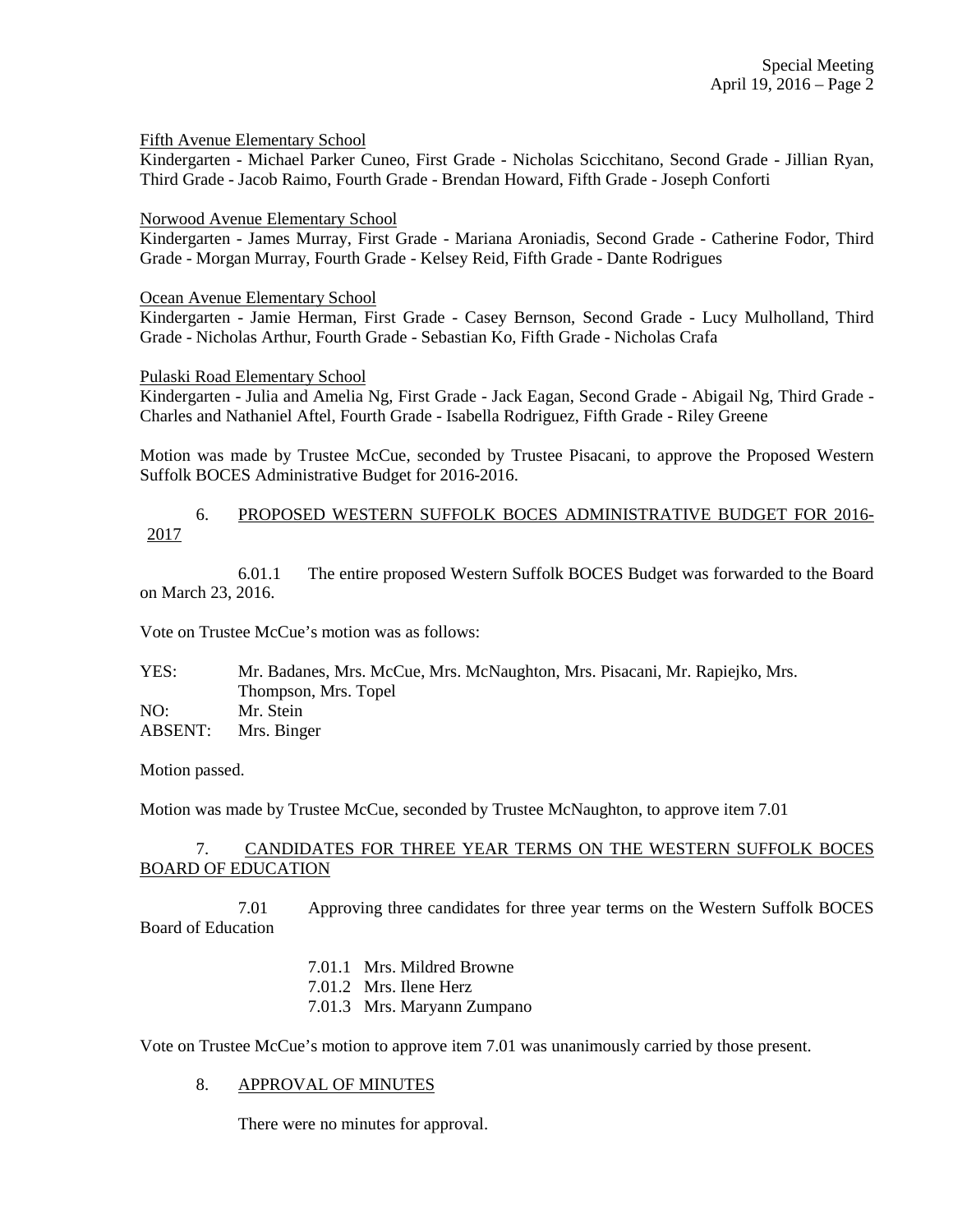Motion was made by Trustee McNaughton, seconded by Trustee Topel, to approve all items under 9.

# 9. SUPERINTENDENT'S REPORT, GENERAL – FOR BOARD ACTION

9.01 Receiving for a first reading the following policies:

|                | 9.01.1 | Policy #4321 – "Programs for Students with Disabilities Under IDEA and   |
|----------------|--------|--------------------------------------------------------------------------|
| Article 89"    | 9.01.2 | Policy #4321.1 – "Allocation of Space for Special Education Programs"    |
| and Services"  | 9.01.3 | Policy #4321.4 – "Impartial Hearing Officer Appointment and              |
| Compensation"  | 9.01.4 | Policy #4321.8 – "School-Wide Pre-Referral Approaches<br>and             |
| Interventions" |        |                                                                          |
|                | 9.01.5 | Policy #4321.9 – "Confidentiality and Access to Individualized Education |
|                |        | Programs and Individualized Education Services Programs"                 |

The Board asked for clarification from Board Counsel on several portions of the policies and made some minor revisions. Board Counsel will provide the information requested and the revised policies at the next Board meeting.

There was discussion regarding the procedures the Special Education Department follows with regards to Independent Evaluations.

 9.02 Approving the Personnel Actions Report dated April 19, 2016, attached and made part of the official minutes

President Rapiejko announced the retirements of Kathleen Sapienza - Teaching Assistant, Gail Burr – Elementary Teacher, Michael Darmiento – Maintenance Worker, and Kathleen Byrnes – Senior Stenographer.

Vote on Trustee McNaughton's motion to approve all items under 9. was unanimously carried by those present.

Motion was made by Trustee Thompson, seconded by Trustee McNaughton, to approve all items under 10., including Supplemental 10.11, 10.12 and 10.13

#### 10. SUPERINTENDENT'S REPORT, FINANCIAL – FOR BOARD ACTION

10.01 Receiving the following donation to the District:

 10.01.1 \$100.00 from Frances and Bertram Delmage to the Lt. Commander Christopher Tragna Scholarship

10.02 Approving the following resolution:

 "BE IT RESOLVED, that the Board of Education hereby gratefully accepts a donation of \$1,105 from Northport-East Northport residents whose names are more fully set forth in the attached document, for the purpose of students attending field trips to the FBI Headquarters, Airpower Museum, and Museum of American Armor as an alternative to the trip to Washington D.C. on May 4, 5 and 6, 2016 and increase the 2015-2016 budget code A2110.4161.23.2902 by \$1,105 for this purpose.

BE IT RESOLVED, that the Board of Education hereby approves an increase in the revenue code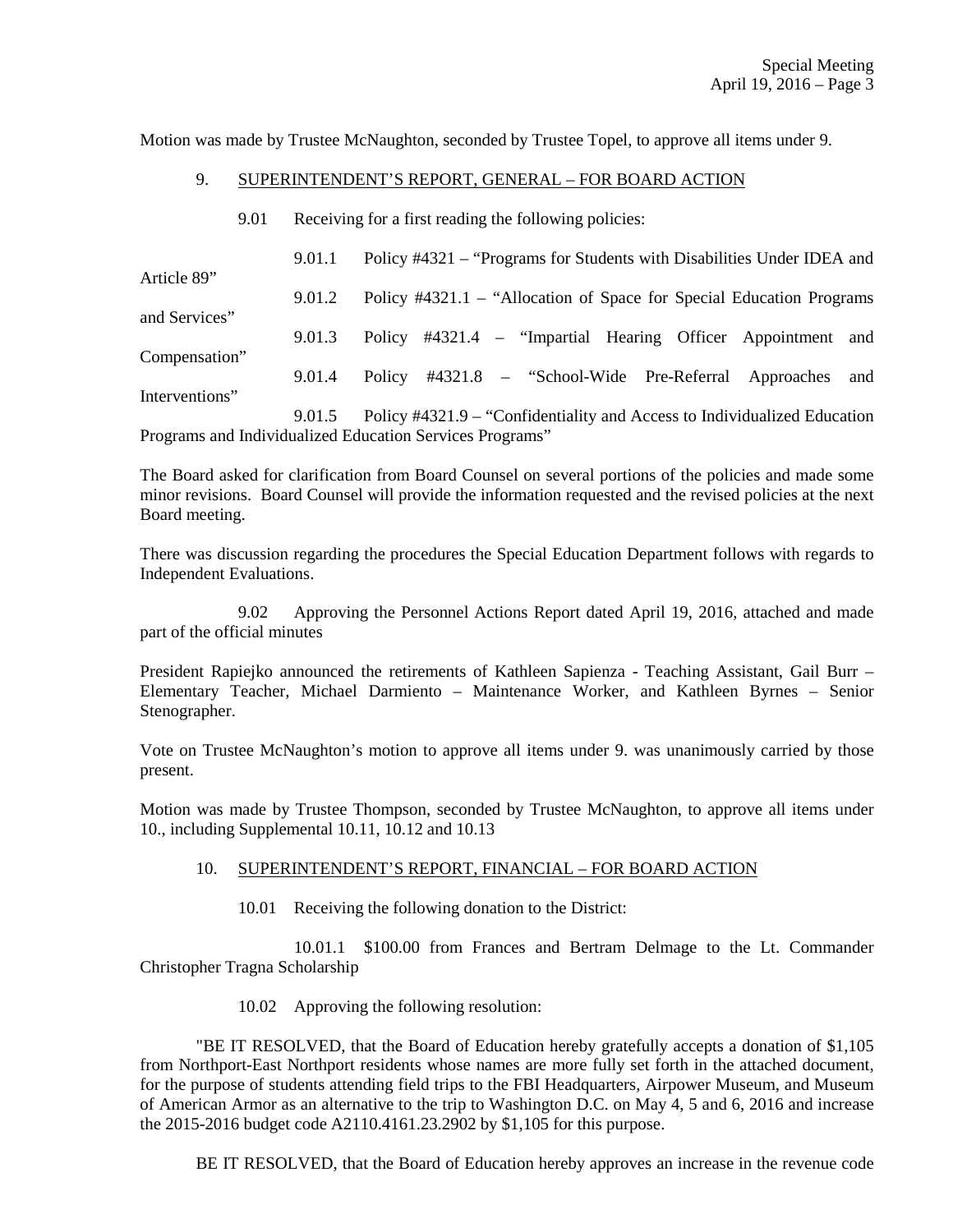A2705 of the 2015-2016 budget by \$1,105 with the understanding that this increase in revenue is the result of donations from the Northport-East Northport residents."

 10.03 Approving a Supplementary Education Services Agreement between the Northport-East Northport Union Free School District and Jessica Rasdall in the amount of \$5,200 for Pre-Prom Presentation (NHS)

 10.04 Approving a 2016-2017 Agreement between the Northport-East Northport Union Free School District and Cleary School for the Deaf (Spec. Ed.)

 10.05 Approving a 2016-2017 Agreement between the Northport-East Northport Union Free School District and NSSA/The Martin C. Barell School (Spec. Ed.)

 10.06 Approving a 2016-2017 Agreement between the Northport-East Northport Union Free School District and Maryhaven (Spec. Ed.)

 10.07 Approving a 2016-2017 Agreement between the Northport-East Northport Union Free School District and Harmony Heights (Spec. Ed.)

 10.08 Approving a 2016-2017 Agreement between the Northport-East Northport Union Free School District and ASCENT: A School for Individuals with Autism (Spec. Ed.)

10.09 Approving Transfer of General Fund Appropriations in the 2015-2016 fiscal year

10.10 Approving a Transfer of Special Aid Fund Appropriations in the 2015-2016 fiscal

year

 10.11 Approving a Hold Harmless and Indemnification Agreement between the Town of Huntington and the Northport-East Northport Union Free School District (BAS)

 10.12 Approving the Revised Corrective Action Plan to the June 30, 2015 Federal Single Audit

10.13 Approving the following resolution:

 "BE IT RESOLVED, that pursuant to the requirements set forth in Section 1716 of the Education Law of the State of New York, the Board of Education of the Northport-East Northport Union Free School District hereby authorizes the submission of the attached Property Tax Report Card to the State Education Department"

Vote on Trustee Thompsons's motion to approve all items under 10., including Supplemental 10.11, 10.12, and 10.13 was unanimously carried by those present.

- 11. ADJOURNMENT
	- 11.01 Upcoming Meetings

PUBLIC HEARING ON FINALIZED BUDGET Thursday, May 5, 2016 7:00 p.m. William J. Brosnan School Cafeteria